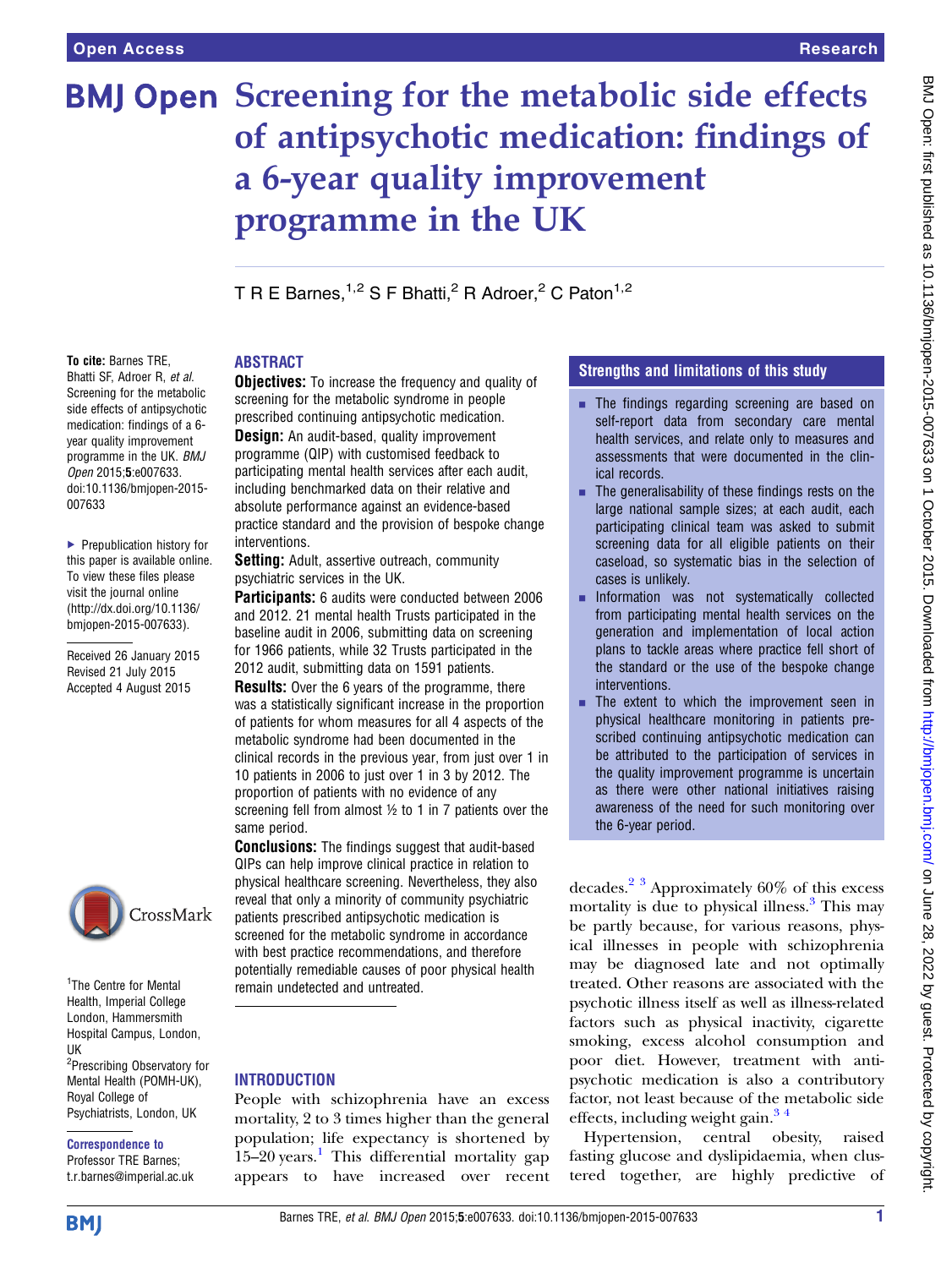cardiovascular disease and type 2 diabetes. Individuals who have at least three of these risk factors have been described as having metabolic syndrome (MS). MS is relatively common in people on long-term antipsychotic treat[men](#page-7-0)t, with a prevalence varying from 6% to over  $60\%$ .<sup>5–8</sup> All four aspects of the MS are potentially remediable. Antipsychotic-induced weight gain and the metabolic side effects can be difficult to manage, but there is a range of possible interventions. These include advice on lifestyle, diet and exercise, switching to an antipsychotic with a lower liability for such adverse effects, $\frac{10}{10}$  $\frac{10}{10}$  $\frac{10}{10}$  augmentation of antipsychotic medication with drugs such as metformin or topiramate, and augmentation of clozapine and possibly olanzapine with aripiprazole.11–[13](#page-7-0)

There is a consensus across evidence-based guidelines that patients on continuing antipsychotic medication should receive regular metabolic monitoring and adequate treatment of any cardiometabolic risk factors identified. In routine clinical practice, such monitoring tends to fall well short of relevant guideline recommen-dations.<sup>[14 15](#page-7-0)</sup> This paper reports on an audit-based, quality improvement programme (QIP) in the UK targeted at screening for the MS in community psychiatric patients on continuing antipsychotic medication.

## **METHODS**

The Prescribing Observatory for Mental Health  $(POMH-UK)^{16}$  $(POMH-UK)^{16}$  $(POMH-UK)^{16}$  invited all National Health Service (NHS) Trusts and other private or charitable healthcare organisations (hereafter referred to as Trusts) in the UK providing specialist mental health services to participate in an audit-based QIP focusing on screening for the MS in people prescribed antipsychotic medication under the care of assertive outreach community psychiatric services. All services were self-selected in that they chose to participate, and each participating clinical team was asked to review the clinical records of every patient under their care who was prescribed antipsychotic medication at the time of the audit.

The practice standard for audit was that all patients prescribed continuing antipsychotic medication should have their blood pressure, body mass index (BMI; or other measure of obesity), blood glucose (or glycated hemoglobin (HbA1c)) and lipids measured at least once a year. Annual screening was considered the minimum acceptable practice; most relevant national guidelines recommend more frequent screening of some or all of these measures depending on the drug prescribed or a patient's demographic or clinical characteristics. The audit tool was developed by the POMH-UK team, advised by an expert steering group and staff from mental health NHS Trusts attending POMH-UK regional workshops. Clinical audits were conducted in 2006 (baseline) and 2007 (reaudit), and subsequently, supplementary audits were carried out in 2008, 2009, 2010 and 2012. At each audit, the data collected on each patient

included the following: (1) demographic data: age, gender and ethnicity; (2) clinical data: International Classification of Diseases 10th Revision (ICD-10) mental health diagnoses, known diagnosis of diabetes, hypertension or disturbed plasma lipid profile; (3) medication information: details of the antipsychotic medication currently prescribed including whether it was a firstgeneration (FGA) or second-generation (SGA) antipsychotic drug and whether it constituted a high-dose prescription (high dose was defined as an antipsychotic drug prescribed at a daily dose above the maximum recommended in the British National Formulary  $(BNF)^{17}$  $(BNF)^{17}$  $(BNF)^{17}$  or, if a patient were prescribed more than one antipsychotic, where the cumulative percentage of the BNF maximum dose for the drugs was more than 100%), other medication prescribed; and (4) monitoring data: whether there was documentation in the clinical records that there had been assessment of the four aspects of the MS—blood pressure, obesity status (BMI or weight and height or waist circumference or waist-hip ratio), blood glucose (random or fasting blood glucose, HbA1c or glucose tolerance test) and plasma lipid profile (high-density lipoprotein and low-density lipoprotein and/or total cholesterol) in the previous year, as well as whether the documented tests had been carried out by a mental health team, an acute general hospital team or in primary care.

After each audit, customised reports were sent to each participating Trust. The first section of the report summarised the national data while the second provided each Trust with their own performance data, benchmarked anonymously against the performance of the other participating Trusts, thus allowing review of both relative and absolute performance against the standard for screening of the four MS aspects. The final section of the report allowed for comparison of performance across the individual clinical teams within a Trust.

## Change intervention

In 2006, a questionnaire was sent out to all participating Trusts to gather information on potential barriers to screening as well as possible facilitating factors. The findings of the questionnaire have been reported elsewhere $14$  and, along with the analysis of the data collected in the baseline audit, informed the development of change interventions. The main one was a poster indicating the normal ranges for test results for the four aspects of the MS, the range of borderline high results that would warrant lifestyle advice and/or additional monitoring, and the threshold levels of elevated results that should prompt referral for review by a general practitioner or medical team. This poster was made available to all participating Trusts to support their local action plans, prompted by the findings in their individual audit reports. In addition, a lifestyle management pack was developed, which provided guidance and resources for staff and service users relating to aspects of physical health such as diet, physical exercise and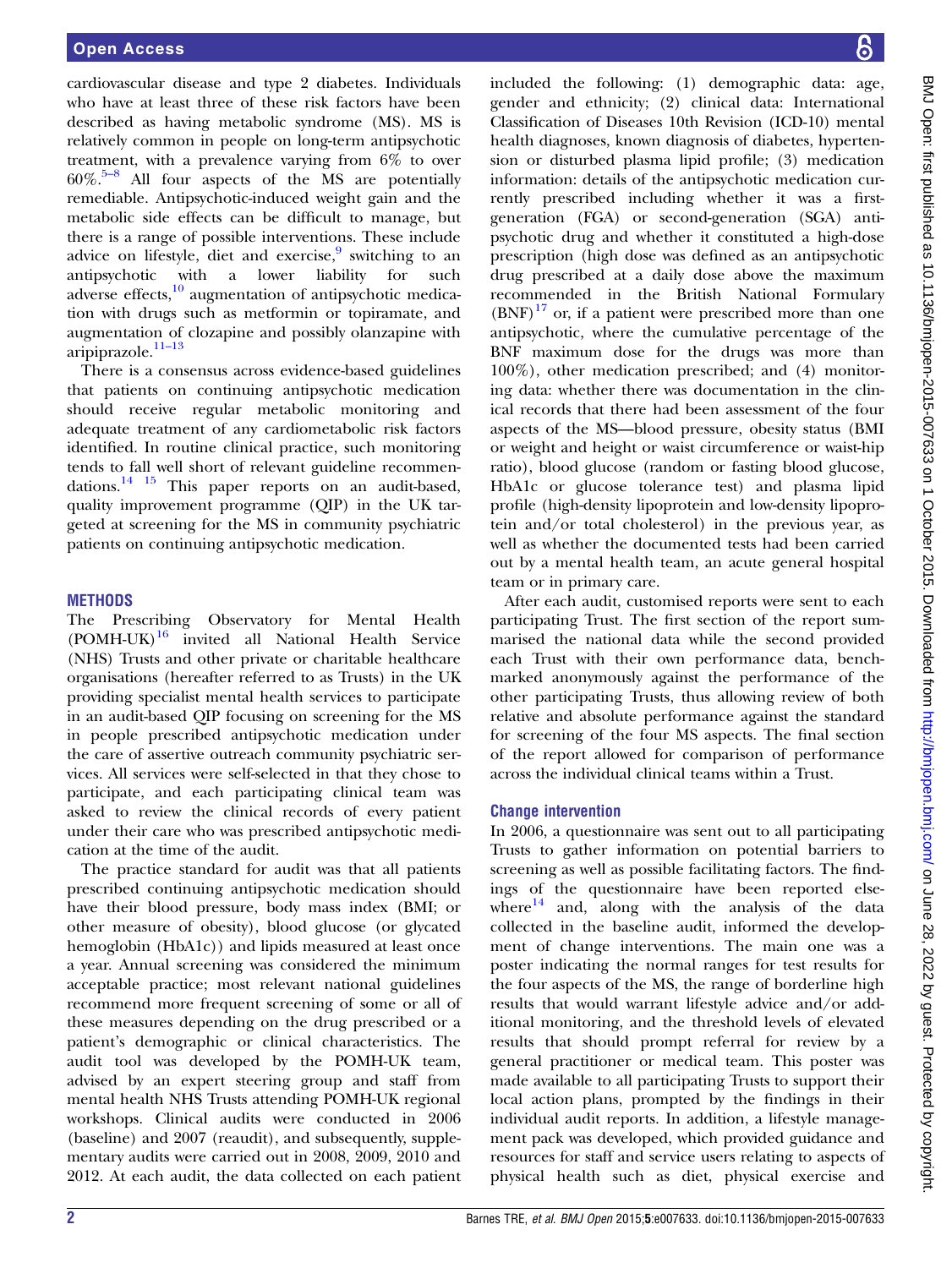smoking cessation. There was also an intervention designed for service users: a physical health check reminder card.

#### Statistical analysis

Analysis of the data was performed using the computer software, SPSS (IBM SPSS statistics V.21, Chicago, Illinois, USA). Simple descriptive statistics were used to examine the demographic and clinical characteristics of the patient sample and describe prescribing practice, including performance against the clinical practice standard.

To evaluate the trend in outcome over the duration of the programme, the data analysis used three outcome variables, all of which are related to the practice standard for the clinical audits. These three variables, measured at the individual patient level, were: no evidence of MS screening in the past year; some evidence of MS screening in the past year and documentation in the past year of a test result for all four aspects of MS. A feature of the data was that different combinations of mental health Trusts took part at each clinical audit, and there was variability in outcomes between Trusts. Therefore, the analysis needed to take account of variations in participating Trusts over time. Given the data structure and the binary nature of the outcomes, a multilevel logistic regression was performed. Two-level models were used with individual patients nested within Trusts. To allow for an easier interpretation of the results, a consistent trend over time was assumed by using a linear term for year of audit.

Further, a binary logistic regression was performed on data from the 2012 sample to examine the clinical factors associated with whether or not patients had evidence of all four measurements of physical health, namely documented results for blood pressure, obesity status, blood glucose and lipid profile, in the past year, or three or fewer measures. A logistic regression was performed in two stages. First, the separate association between each variable and the outcome was examined in a series of univariable analyses. The second stage jointly examined associations with the outcome in a multivariable analysis. To simplify the final regression model, a backwards selection procedure was performed to retain only the statistically significant variables. This

involves omitting non-significant variables, one at a time, until only the significant variables remain.

Open Access

## **RESULTS**

For each audit between 2006 and 2012, the number of participating Trusts and the size of the total national sample of patients, cared for within assertive outreach teams, are shown in table 1. The demographic and clinical characteristics of the 1591 community patients in the 2012 national sample are shown in [table 2.](#page-3-0)

Table 1 shows the proportion of the sample for whom there was no documented evidence in their clinical records of screening for any aspect of the MS in the previous year, the proportion who had documented evidence of partial screening (mention of review of any of the four aspects of the MS and/or documentation of up to three relevant test results) and those who had documented test results for all four aspects. High-dose antipsychotic medication was prescribed for 8% of the national sample in 2012, while the respective figure for combined antipsychotics was 19%.

[Figure 1](#page-4-0) shows the proportion of patients in each of these clinical audits for whom test results for obesity, blood pressure, plasma glucose and plasma lipid profile were documented in the clinical records during the previous year. A higher percentage indicates that practice was closer to the audit standard for that aspect of the MS during the past year. In 2006, the proportions of patients in the national sample with a result or measure in their clinical records for blood pressure, obesity/BMI, blood pressure, plasma glucose and lipid profile were 17%, 26%, 28% and 22%, respectively. By 2012, the corresponding figures were 58%, 59%, 52% and 50%. The data in fi[gure 2](#page-4-0) reveal that, in the 2012 supplementary audit, the majority of the assessments documented in the clinical records in mental health services had been undertaken by mental health teams rather than by primary care.

Table 1 shows the proportion of the patients in the national samples from 2006 to 2012 who were screened for all four aspects of the MS. At each audit, from 2006 to 2012, there was marked variation across the participating Trusts. In 2012, the proportion of patients in Trust samples with a test result for all four MS aspects varied

Table 1 Level of documented screening for the metabolic syndrome (MS) in the total national sample at each audit from 2006 to 2012

|                                                   | <b>Clinical audit</b> |      |      |      |      |      |
|---------------------------------------------------|-----------------------|------|------|------|------|------|
|                                                   | 2006                  | 2007 | 2008 | 2009 | 2010 | 2012 |
| Number of participating Trusts                    | 21                    | 21   | 13   | 21   | 29   | 32   |
| Number of participating clinical teams            | 48                    | 35   | 28   | 56   | 76   | 100  |
| Number of patients in sample                      | 1966                  | 1516 | 1035 | 2522 | 3058 | 1591 |
| No evidence of MS screening                       | 46%                   | 25%  | 31%  | 28%  | 27%  | 14%  |
| Some evidence of MS screening                     | 43%                   | 52%  | 50%  | 50%  | 49%  | 52%  |
| Test result documented for all four aspects of MS | 11%                   | 23%  | 18%  | 22%  | 24%  | 34%  |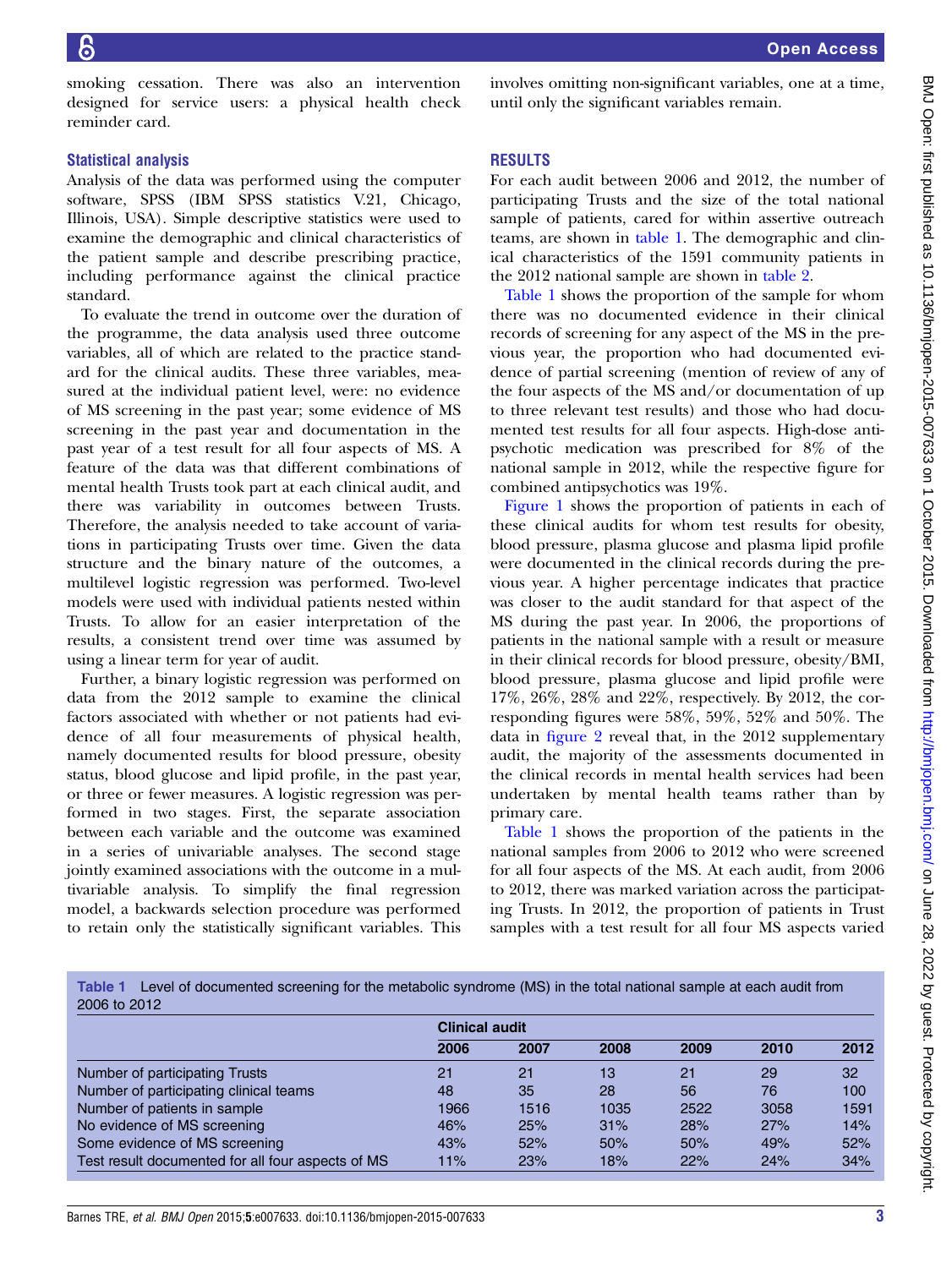<span id="page-3-0"></span>Table 2 Demographic and clinical characteristics of the 2012 national audit sample

|                                                               | <b>Total national</b><br>sample<br>$N = 1591$ |
|---------------------------------------------------------------|-----------------------------------------------|
| Gender: % male/% female                                       | 67/33                                         |
| Age (years): mean (SD)                                        | 43 (11)                                       |
| Ethnicity (%)                                                 |                                               |
| <b>White/White British</b>                                    | 69                                            |
| <b>Black/Black British</b>                                    | 12                                            |
| Asian/Asian British                                           | 9                                             |
| Mixed/other                                                   | 5                                             |
| Not collected                                                 | $\overline{4}$                                |
| Not stated/declined                                           | < 1                                           |
| Psychiatric diagnosis, ICD-10 code (%)                        |                                               |
| F00-F09: organic, including                                   | $\overline{2}$                                |
| symptomatic, mental disorders                                 |                                               |
| F10-F19: mental and behavioural                               | 1                                             |
| disorders due to psychoactive                                 |                                               |
| substance use                                                 |                                               |
| F20-29: schizophrenia, schizotypal and                        | 72                                            |
| delusional disorders                                          |                                               |
| F30-39: mood (affective) disorders                            | 13                                            |
| F40-48: neurotic, stress-related and                          | 1                                             |
| somatoform disorders                                          |                                               |
| F50-59: behavioural syndromes                                 | ا>                                            |
| associated with physiological                                 |                                               |
| disturbances and physical factors                             |                                               |
| F60-69: disorders of adult personality                        | 6                                             |
| and behaviour                                                 |                                               |
| F70-79: mental retardation                                    | 2                                             |
| F80-89: disorders of psychological                            | $\leq$ 1                                      |
| development                                                   |                                               |
| F90-98: behavioural and emotional                             | $\leq$ 1                                      |
| disorders with onset usually occurring                        |                                               |
| in childhood and adolescence                                  |                                               |
| F99: unspecified mental disorder                              | $\leq$ 1                                      |
| Not known                                                     | 2                                             |
| ICD-10 International Classification of Diseases 10th Revision |                                               |

ICD-10, International Classification of Diseases 10th Revision.

from 0% to 70%. The proportion of the national sample with no evidence of screening of any aspect of the MS over the previous year fell during the course of the QIP, from 46% in 2006 to 14% in 2012.

A multilevel logistic regression analysis was conducted to examine the trend in outcome of MS screening performance over the 6 years. The results are reported in [table 3](#page-5-0) in the form of ORs, indicating the relative change in the odds of an outcome occurring for a 1-year increase in time. Corresponding CIs for the ORs are also reported, along with p values indicating the significance of the results. The results show that the odds of 'no evidence' of screening occurring decreased by around a quarter for each year of the programme. Over the same period, there was an increase in the proportion of patients with some evidence of MS screening and of those for whom all four aspects of the MS had been documented in the previous year. The increase in the proportion of patients with some evidence of screening

was smaller: the odds of this level of screening occurring increased by 6% a year. There was a larger increase in the proportion with documentation of all four aspects of MS, with the odds of this outcome occurring increasing by just over a quarter each year.

To explore which clinical factors might be related to the likelihood of full screening, we examined the clinical characteristics of those patients in the 2012 audit sample with documented results for all four MS variables within the past year. A series of univariable logistic regression analyses were conducted to examine the separate association between each variable and having all four MS measurements documented in a patient's clinical records within the past year. The variables tested were age, gender, ethnicity, a known diagnosis of diabetes, a known diagnosis of hypertension, a known diagnosis of dyslipidaemia, prescription of a depot/long-acting antipsychotic preparation as the only antipsychotic medication, prescription of a combination of depot/long-acting antipsychotic preparation and oral antipsychotic, prescription of an FGA oral antipsychotic, prescription of a FGA depot antipsychotic, prescription of clozapine, prescription of a SGA oral antipsychotic other than clozapine, prescription of more than one antipsychotic drug and prescription of high-dose antipsychotic medication. Those variables with a significant association with having all MS measurements documented were examined in a multivariable analysis. A backwards selection procedure was used to retain only the statistically significant variables, and the final model resulting from this process is summarised in [table 4.](#page-5-0)

The multivariable results suggested that being prescribed a depot/long-acting antipsychotic preparation as the only antipsychotic medication, a known diagnosis of diabetes and a known diagnosis of dyslipidaemia were all independently associated with having all MS measurements documented. As in the univariable analyses, patients with diabetes and dyslipidaemia were more likely to have all four measurements in their clinical records, while patients receiving only a depot antipsychotic were less likely to have all four measurements documented. After adjusting for the effects of these three variables, there were no additional effects of ethnicity, FGA oral medication or known diagnosis of hypertension, all of which were statistically significant in the univariable analyses.

# **DISCUSSION**

The National Institute for Health and Care Excellence (NICE) psychosis and schizophrenia guideline published in  $2014^{18}$  $2014^{18}$  $2014^{18}$  specifically recommended that appropriate physical health checks, including the MS variables addressed in this QIP, should take place annually, which is in line with the practice standard we had audited against since 2006. Over the 6 years of the POMH-UK QIP, the audits against this standard, in samples of people prescribed antipsychotic medication under the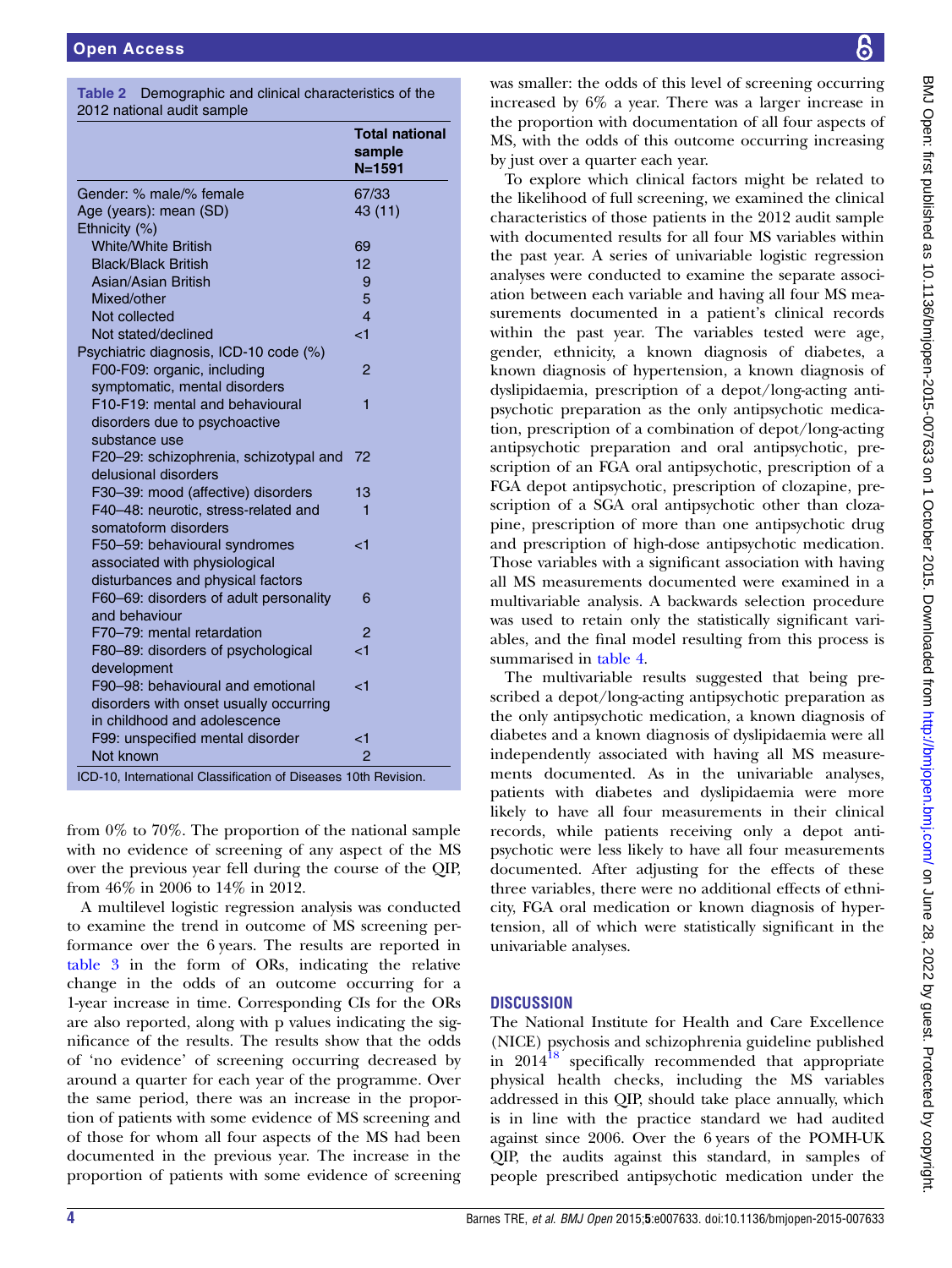# Open Access

<span id="page-4-0"></span>

Figure 1 Proportion of patients in the total national sample with documented metabolic syndrome measures in their clinical records: 2006–2012 (BMI, body mass index).



care of assertive outreach services, revealed an improvement in the frequency and breadth of screening for the MS. The successive national audit samples show an

increase in the proportion of patients for whom there were documented measures for all four aspects of the MS in the previous year, from just over 1 in 10 patients



Figure 2 Clinical service/team

that conducted metabolic syndrome tests in the 2012 audit (BMI, body mass index; GP, general practitioner).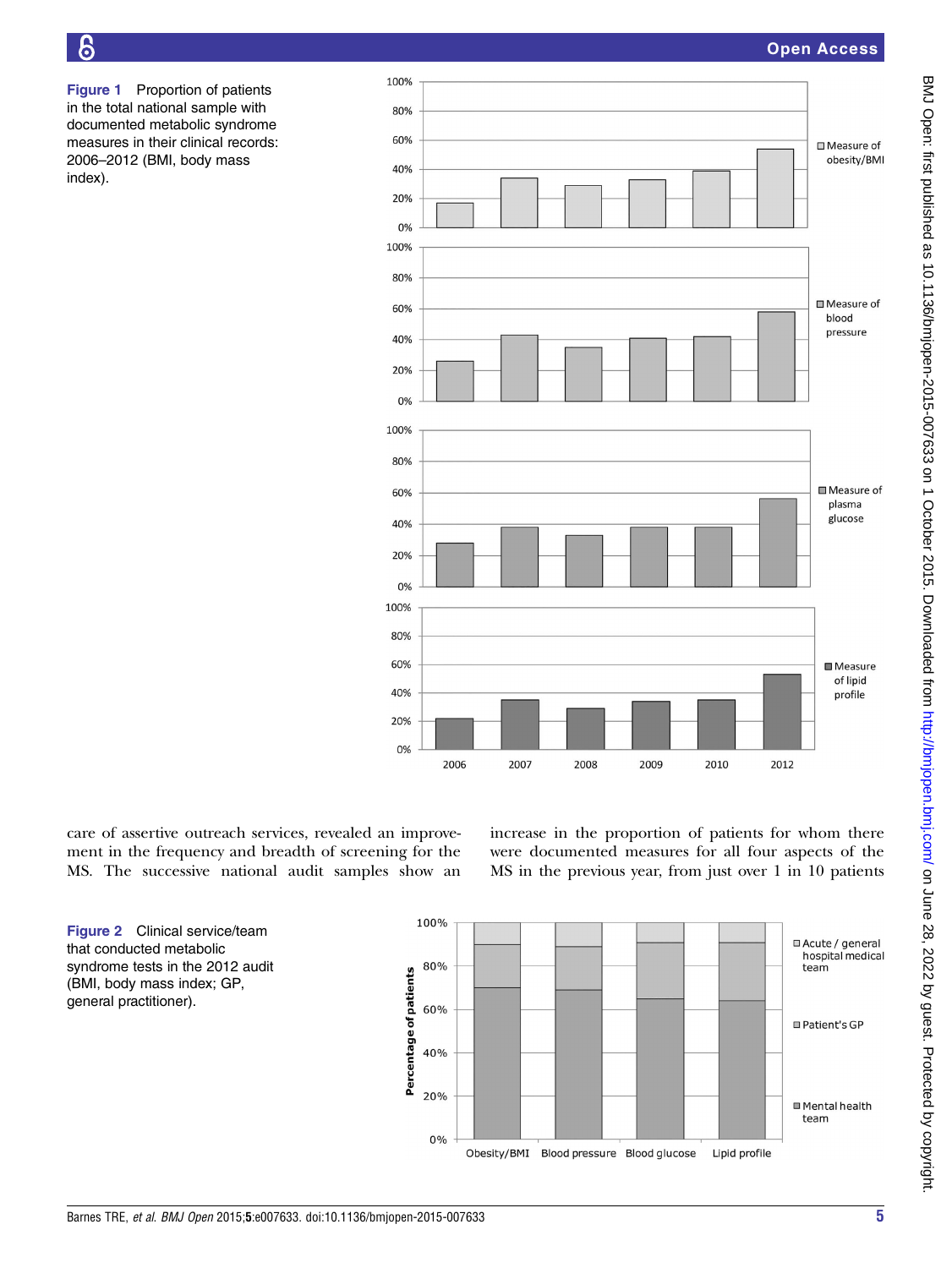<span id="page-5-0"></span>

| Table 3 Trend in the outcome of metabolic syndrome         |
|------------------------------------------------------------|
| (MS) screening performance over the 6 years of the quality |
| improvement programme: results of a multilevel logistic    |
| regression analysis                                        |

| <b>Outcome</b>                                                    | OR (95% CI)*                  | <b>Value</b> |
|-------------------------------------------------------------------|-------------------------------|--------------|
| No evidence of MS screening                                       | $0.73$ (0.70 to 0.75) <0.001  |              |
| Some evidence of MS                                               | 1.06 (1.03 to 1.09) < $0.001$ |              |
| screening<br>Result documented for all                            | 1.27 (1.23 to 1.31) < $0.001$ |              |
| four aspects of MS                                                |                               |              |
| *OR represents the relative change in the odds of the outcome for |                               |              |

the increase in time between audits.

in 2006 to just over 1 in 3 in 2012. An initial increase in screening from the baseline audit in 2006 to reaudit in 2007, with a doubling of the proportion of patients with evidence of full screening, with documentation of all four aspects of the MS, was maintained over the subsequent audits, further improvement not being evident until the 2012 supplementary audit. By 2012, only 14% of the national sample had no evidence of any screening, compared with 46% in 2006.

The generalisability of these findings rests on the large national sample sizes. For the majority of the audits, a third or more of all the mental Trusts in England participated, and in 2012, it was well over half. For each audit, participating clinical services were asked to submit screening data on all eligible patients on their caseload, so systematic bias in the selection of cases is unlikely. However, when interpreting the data collected, a further issue is whether any change in the level of screening seen over time might be partly attributable to variation in the proportion of the total patient sample contributed by each of the Trusts at each audit. When addressing the changes in screening practice seen between the 2006 baseline audit and the 2007 reaudit, we performed a multilevel logistic regression to correct for such differences between Trusts. The results indicated that, for all four MS measures, there was a statistically significant difference between baseline and reaudit, with no apparent bias introduced into the findings by the variation in the number of Trusts participating on the two occasions[.19](#page-7-0) The results of a multilevel logistic regression analysis of the trend in MS screening data

across all six audits, which also took account of variations in participating Trusts over time, provided evidence of a statistically significant fall over the course of the programme in the proportion of patients who had no evidence of MS screening over time and a significant increase in the proportion of patients with partial or full MS screening.

As in all the audits conducted as part of this QIP, variation in current screening practice across the participating Trusts in the 2012 supplementary audit was marked. For those Trusts that had taken part in the previous audits, the level of screening for the MS had also varied over time. During the QIP, we had suggested to Trusts that when they developed local action plans to address any shortfall between their prescribing performance and the practice standard, they might wish to take account of possible influences, such as the degree to which local strategies to ensure screening had already been implemented, whether they had selected different patient samples or even different assertive outreach services to participate at different stages, and whether there had been any relevant changes in staffing, caseload or service delivery. We did not systematically collect information from the participating mental health services regarding reflection on their practice in the light of the benchmarked performance data provided, whether they had generated and implemented local action plans to tackle areas where practice fell short of the standard or whether they had used any of the change interventions provided. However, there is evidence from published audit reports and Trust quality accounts that review of the POMH audit data stimulated such activity. $20-26$ 

The extent to which the improvement seen in the proportion of patients prescribed continuing antipsychotic medication who had physical healthcare screening over the past year can be attributed to the QIP is uncertain as there were other national initiatives raising awareness of the need for such screening over the 6-year period. The NICE schizophrenia guidelines in 2002 and 2009<sup>27</sup> <sup>28</sup> recommended such monitoring, as did the Maudsley Prescribing Guidelines.<sup>[29](#page-7-0)</sup> In addition, NICE issued guidelines on cardiovascular risk assessment focusing on modification of blood lipids in people at high risk $30$  in 2008, and the Royal College of Psychiatrists published a report on physical health and mental health $31$  in 2009. In 2012, some locally developed schemes within the

| <b>Variable</b>                                                    | Category  | <b>OR (95% CI)</b>    | p Value |
|--------------------------------------------------------------------|-----------|-----------------------|---------|
| Prescribed depot/long-acting antipsychotic preparation as the only | No        | 1 0.62 (0.49 to 0.78) | < 0.001 |
| antipsychotic medication                                           | Yes       |                       |         |
| Known diagnosis of diabetes                                        | <b>No</b> | 1 1.52 (1.10 to 2.10) | 0.01    |
|                                                                    | Yes       |                       |         |
| Known diagnosis of dyslipidaemia                                   | <b>No</b> | 1 2.13 (1.62 to 2.80) | < 0.001 |
|                                                                    | Yes       |                       |         |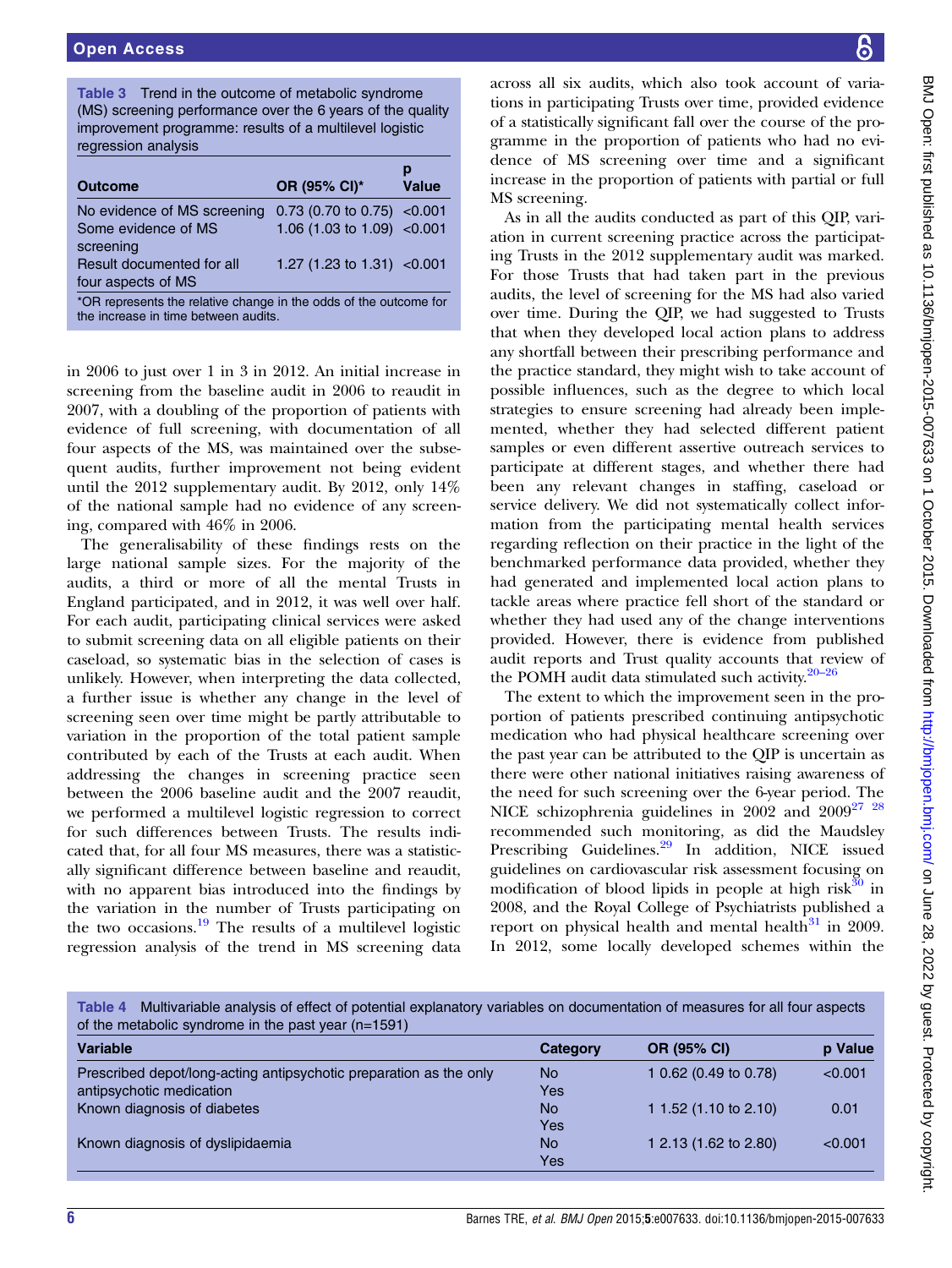Commissioning for Quality and Innovation (CQUIN) framework, a 'pay-for-performance' scheme, included screening for the metabolic side effects of antipsychotic medication as a target: whether such schemes improve health outcomes remains unclear.<sup>[32](#page-7-0)</sup> Further, since 2004, general practitioners in England and Wales have been incentivised within the Quality and Outcomes Framework  $(QOF)^{33}$  $(QOF)^{33}$  $(QOF)^{33}$  to offer such physical healthcare monitoring annually for people with severe mental illness, although this finished in 2014. In our QIP audit in 2012, the MS screening tests documented in the clinical records had been undertaken by the mental health teams in over two-thirds of cases, although results from primary care were available in the mental health clinical records in a small proportion of patients. The extent to which these tests were duplicated in primary care under the QOF but not communicated to mental health teams is unknown.

Despite these guidelines and initiatives and the improvements seen over the period of the POMH-UK QIP, the extent and frequency of screening reported by 2012 was still well below best practice recommendations. Some of the barriers to screening in practice were identified in the early stages of the  $\Omega$ IP<sup>[14](#page-7-0)</sup> and included uncertainty as to whether such physical health screening was the responsibility of the psychiatric team rather than a primary care clinician, a lack of confidence in the interpretation of abnormal screening results and limited access to basic equipment such as a tape measure and weighing scales. Another possible explanation for the relatively low level of screening is that clinicians may target patients for the assessment of metabolic side effects rather than routinely screen all patients prescribed continuing antipsychotic medication. Analysis of the reaudit data in 2008 revealed that those psychiatric patients with a known diagnosis of dyslipidaemia or diabetes, as well as those prescribed clozapine, were being targeted for screening in that they were more likely to have had all four MS measures documented in the past year. As previously noted, $\frac{19}{19}$  $\frac{19}{19}$  $\frac{19}{19}$  this association between screening and clozapine treatment may reflect clinicians' perception of the risk of metabolic side effects with this drug as well as the opportunity for blood samples afforded by the monitoring systems in place as part of the prescription of the drug. The association with diagnoses of diabetes and dyslipidaemia suggests that such diagnoses prompt more frequent screening for metabolic problems and/or that diabetes and dyslipidaemia are more likely to be detected with more frequent screening. When the data from the 2012 sample were analysed, known diagnoses of dyslipidaemia or diabetes emerged again as significant predictors of full screening, while a patient prescribed a depot/long-acting antipsychotic preparation as their only antipsychotic treatment was less likely to have all four MS measures documented. Receiving only a depot antipsychotic may be a proxy for variables which were not collected in the audit, such as level of engagement with clinical services

or frequency of medication review, or possibly the perception by clinicians that at least some of the antipsychotic drugs commonly prescribed as depot/ long-acting preparations have a lower liability for metabolic side effects.

The POMH-UK audit-based programmes demonstrate a workable and effective methodology for quality improvement in the NHS and also provide Trusts with evidence of implementation of national treatment guidelines into practice. Any success this particular programme achieved may be partly attributed to the use of a widely accepted practice standard and educational and facilitative change interventions designed to directly address barriers to physical healthcare screening that had been originally identified by participating clinical teams[.14 19](#page-7-0) The improvement in the frequency and quality of screening for the metabolic side effects of antipsychotics seen over the 6 years of this POMH-UK programme should provide more opportunities for timely, evidence-based management when such effects are identified in individual patients. This, in turn, has the potential to enhance patient safety and long-term health outcomes.

Acknowledgements Acknowledgements are due to the POMH-UK leads in all participating Trusts and healthcare organisations and the clinicians and administrators who collected and submitted the audit data. Thanks are also due to Paul Bassett for statistical analyses as well as the members of the POMH-UK team aside from the co-authors of this paper: Susan Lemmey, Krysia Zalewska, Sonya Chee and Oda Skagseth.

Contributors All four authors contributed to the conception or design of the data collection tool, and the acquisition, analysis or interpretation of data for the work. The paper was written by TREB and CP but SFB and RA revised it critically for important intellectual content. All four authors approved the final version submitted for publication and agreed to be accountable for the accuracy or integrity of any part of the work.

Funding POMH-UK was originally funded by a tapering grant from an independent charity, the Health Foundation, under its 'Engaging with Quality' initiative. It is now funded entirely from the subscriptions of member mental health services, principally mental health NHS Trusts.

Competing interests In the past 3 years, TREB has received honoraria from Roche for speaking at educational meetings and been a member of scientific advisory boards for Sunovion and Otsuka/Lundbeck and CP has undertaken consultancy work for Sunovion.

Provenance and peer review Not commissioned; externally peer reviewed.

Data sharing statement The following statement on data ownership was included in the customised reports to all participating Trusts for this quality improvement programme: In line with the original memorandum of understanding between POMH-UK and member healthcare organisations ( predominantly mental health NHS Trusts), the following statement outlines the agreement regarding ownership of the audit data in this quality improvement programme. Ownership of the local data submitted to POMH-UK is retained by the healthcare organisation that submitted them. These data have been made available to POMH-UK in a way that is anonymous, with the exception of the identity of the source organisation. The aggregate data from all participating organisations have been analysed by POMH-UK, to produce this customised report. This report summarises the national results and local results at organisation and clinical team level, benchmarked anonymously against the other organisations taking part. There is a publication strategy allowing POMH-UK to publish the anonymous aggregated data on its website and/or in appropriate scientific journals. Any requests from other organisations for these audit data will be referred to the POMH-UK reports